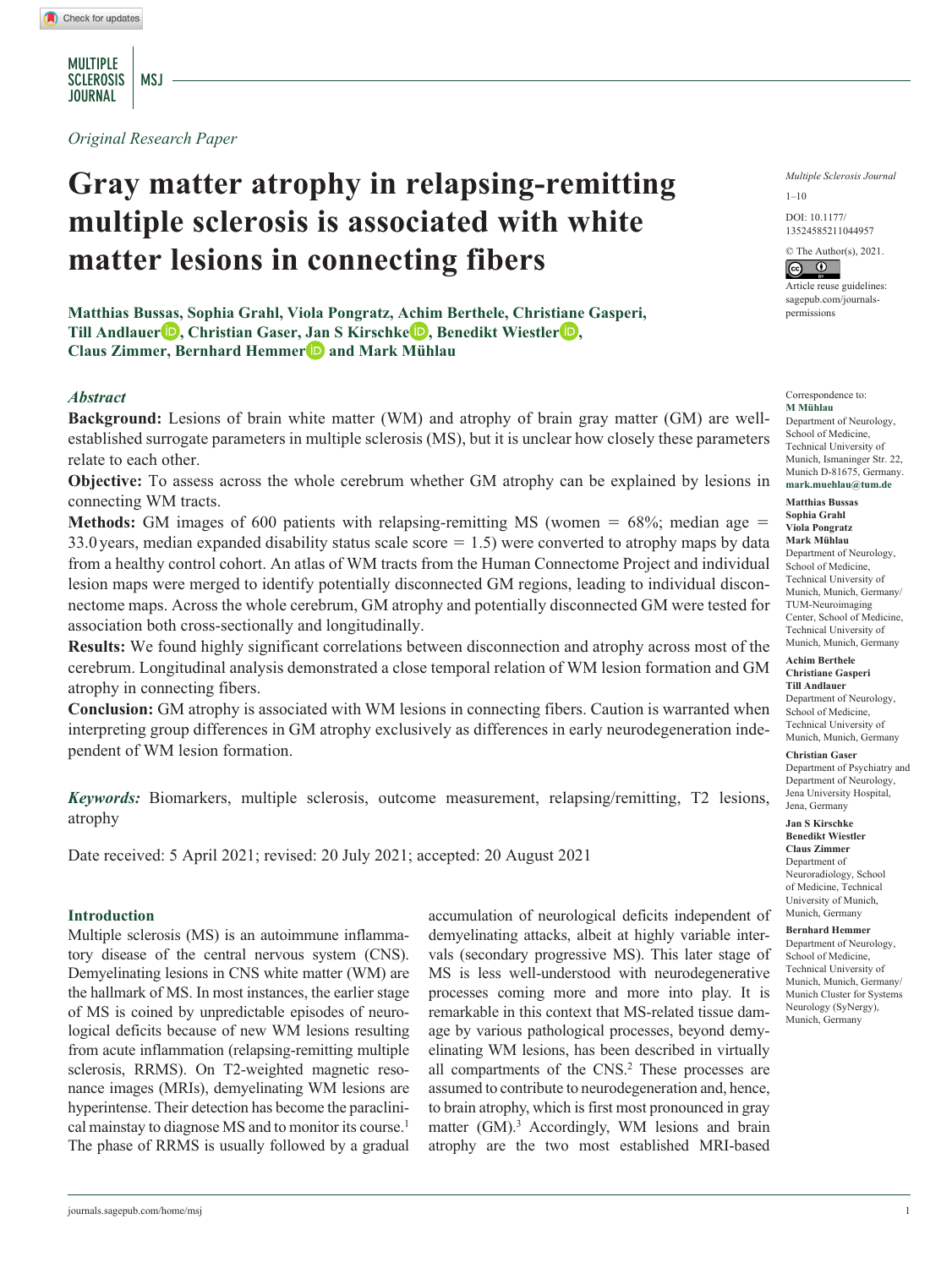parameters in MS research and have served as surrogates in clinical trials.4 This has further been justified by demonstrating that, although correlated,<sup>5</sup> each of the two global measures of brain pathology independently explains variance of MS-related disability.<sup>6</sup> In the stage of RRMS, brain GM atrophy is commonly seen as a summary measure of MS-related tissue damage complementary to WM lesions, namely, early neurodegeneration eventually leading to, or at least contributing to, secondary progression.<sup>4</sup> Alternatively, WM lesions may drive brain atrophy directly through axonal damage of lesions in connecting WM fibers. In this case, both measures would not reflect different aspects of MS-related pathology. This would also challenge the idea of differential meanings for later individual disease courses. Instead, both measures would reflect two sides of the same coin, namely, the direct appearance and the systemic consequences of WM lesion formation. This is also well conceivable since MS-related WM lesions contain transected axons,<sup>7</sup> and it has been known for long that transection of axons leads to atrophy of connected GM areas.<sup>8</sup> Given the many lines of evidence for both mechanisms, they are likely to coexist.

Here, we investigate whether WM lesions in connecting fibers contribute to GM atrophy as measurable by brain MRI. This requires precise knowledge on the spatial course of WM fibers. This precise knowledge on the spatial course of brain WM tracts has become available recently particularly through the Human Connectome Project.<sup>9</sup> Harnessing this knowledge has been regarded key to better understand the consequences of brain lesions across the variety of neuropsychiatric disorders.10 We followed this idea and applied a newly developed method in a large cohort of patients in the stage of RRMS. In our analyses, we related maps of GM atrophy to maps of potential disconnection through WM lesions; this way, we investigated whether GM atrophy can be explained by WM lesion location and, hence, most likely through axonal damage by lesions in connecting WM fibers.

# **Methods**

## *Participants*

The study was performed in accord with the Declaration of Helsinki. Patients had given informed consent to the use of their data for research purposes. The study was approved by the ethics committee of the School of Medicine, Technical University of Munich, Germany. Data from healthy controls, who had participated in other imaging studies at our

institution, were derived from our in-house database. We considered data of all patients included in our inhouse cohort study on MS (TUM-MS) of the Department of Neurology, Klinikum Rechts der Isar, Munich, Germany. In the context of TUM-MS, we have followed a large cohort of patients with an established diagnosis of clinically isolated syndrome or MS. The follow-up scheme includes yearly brain MRI scans. All MRI scans were acquired with the same standardized protocol at the same scanner, which was exclusively used between 1 January 2009 and 30 November 2017. Inclusion criteria were availability of at least two standardized MRI with an interscan interval of at least 6months, a diagnosis of RRMS according to the current diagnostic criteria<sup>1</sup> at the first time point. When images of multiple time points were available, we used the first one for cross-sectional analyses. For the longitudinal analyses, we chose the first and last scan in case of more than two time points.

# *MRI acquisition and processing*

High-resolution MRI was performed at the 3 Tesla scanner Achieva (Philips Medical Systems, Netherlands). Three-dimensional (3D) spoiled gradient echo T1-weighted (T1w) sequences were applied with the following parameters: voxel size  $= 1$  mm isotropic;  $TR = 9$  ms;  $TE = 4$  ms. Furthermore, turbo-spin echo T2-weighted fluid-attenuated inversion recovery (FLAIR) images were acquired with the following parameters: voxel size = 1.0 mm  $\times$  1.0  $mm \times 1.5 mm$ ; TR = 10,000 ms; TE = 140 ms; TI = 2750 ms.

The images were processed with the software package SPM12 [\(http://www.fil.ion.ucl.ac.uk/spm/soft](http://www.fil.ion.ucl.ac.uk/spm/software/spm12/)[ware/spm12/\)](http://www.fil.ion.ucl.ac.uk/spm/software/spm12/) and its toolboxes CAT12 [\(http://www.](http://www.neuro.uni-jena.de/cat/index.html) [neuro.uni-jena.de/cat/index.html\)](http://www.neuro.uni-jena.de/cat/index.html) and LST (lesion segmentation tool) 2.0.15 ([http://statistical-mode](http://statistical-modeling.de/lst.html)[ling.de/lst.html](http://statistical-modeling.de/lst.html)). The T1w and FLAIR images were denoised using the denoising filter (Spatial Adaptive Non-Local Means Denoising) of CAT.<sup>11</sup> WM lesion segmentation was performed using the lesion growth algorithm of LST.12 Based on the resulting WM lesion maps, the lesion voxels in the T1w images were removed and filled with normal-appearing WM using the lesion-filling algorithm of LST. The filled T1w images were warped (normalized) into the standard brain space of the Montreal Neurological Institute (MNI) and segmented into GM, WM, and cerebrospinal fluid using CAT. All images were transformed into a 2-mm isotropic MNI space for compatibility with the connectome data. We also used CAT to compute surface-based maps of cortical thickness.13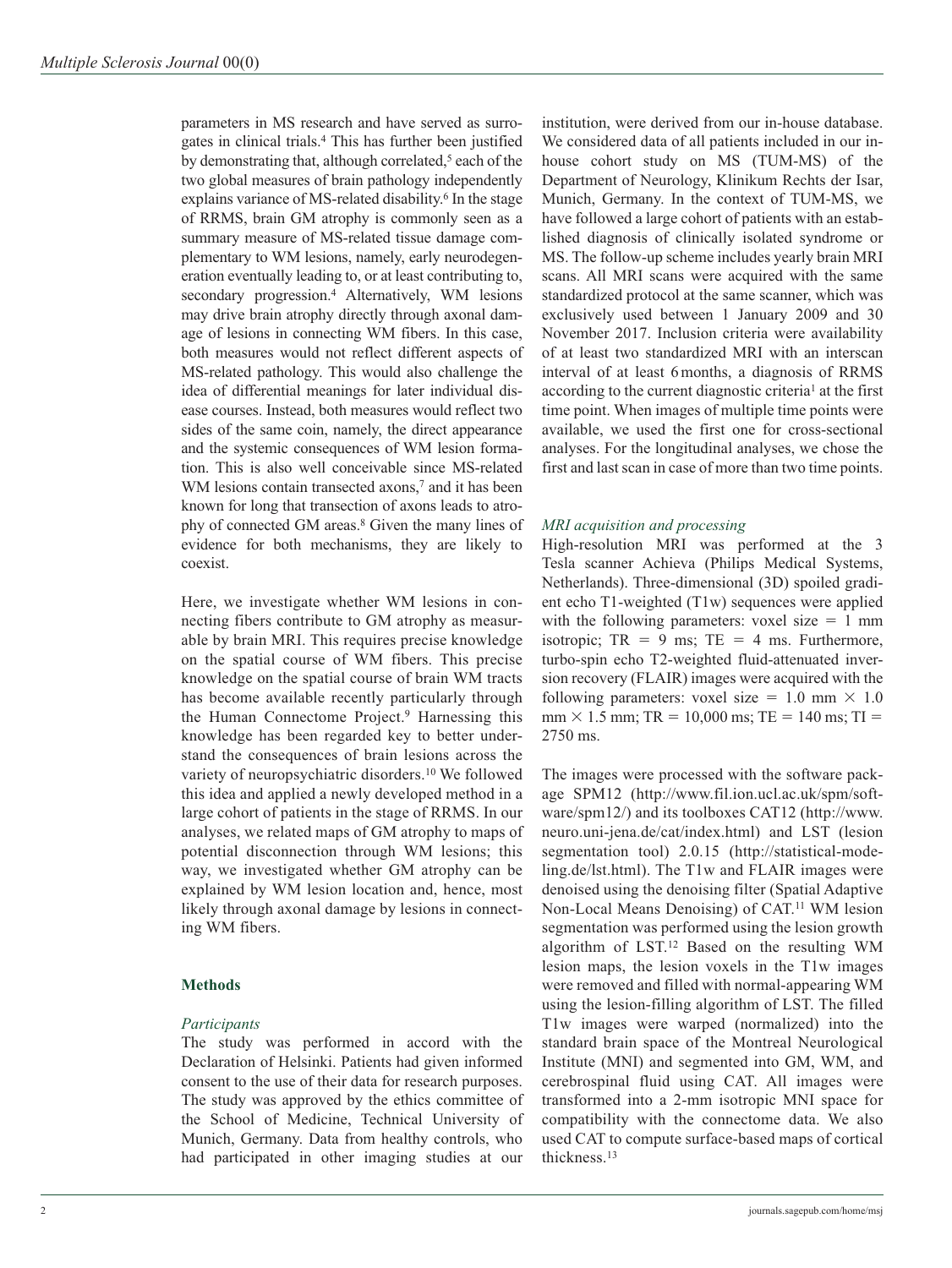

**Figure 1.** Computation of an individual disconnectome map. (a) Lesion map. A binary map of white matter lesions, derived from T1-weighted and FLAIR images, was warped (normalized) to the standard brain space of the Montreal Neurological Institute (MNI space). (b) Coregistration of the connectome. The white matter fibers (black stripes) derived from the connectome template (provided in MNI space) are overlaid on the binary white matter lesion map. (c) Scoring of fibers. White matter fibers are scored according to their overlap with white matter lesions. This is color-coded from red to yellow corresponding to the degree of overlap from low to high. (d) Score projection to fiber endpoints. Summary scores of white matter lesion overlap are projected to fiber endpoints. (e) This can be done in a voxel-wise manner, as illustrated by an axial slice, and (f) in a surface-based manner, as illustrated by a lateral view.

#### *Individual atrophy maps*

To capture the atrophy of the MS cohort, we applied the following process. Based on the GM images of 131 healthy controls (94 women, mean age  $\pm$  standard deviation =  $32.0 \pm 8.7$  years, median = 30, range  $= 18-60$ , we estimated a linear model in analogy to the Template-O-Matic toolbox.14 This model predicted individual GM images from the variables sex, age, and total intracranial volume. Using this model, we estimated GM atrophy maps of all patients by calculating the difference between the predicted and the true GM image. By this procedure, we obtained voxel- and surface-based atrophy maps.

# *Connectome data*

The connectome<sup>15</sup> was rendered from 842 healthy subjects from data of the Human Connectome Project.<sup>9</sup> This "Yeh connectome" is based on whole brain tractography and the result was cleaned and enriched by expert knowledge—leading to 550,000 fibers.

#### *Computation of disconnectome maps*

The computation of the individual disconnectome map (Figure 1) starts with overlaying the normalized WM lesion map (Figure 1(a)) and the connectome data (Figure 1(b)). We then iterate over all fibers of the connectome and assign a score to each of them as follows. For each individual fiber, we first detect all voxels that it passes through using Bresenham's algorithm<sup>16</sup> and then count those voxels that are part of a lesion (Figure 1(c)). We then propagate this lesion voxel count into the two endpoints of the fiber (Figure 1(d)). After mapping these endpoints back into voxel space, the individual disconnectome is computed as the sum of all these scored endpoints. Finally, we smooth these maps using an 8-mm Gaussian kernel and mask the image to only contain disconnection scores in the GM using the GM template of SPM12 (Figure 1(e)). We also generate a surface-based version of the disconnectome using the surface tools of CAT to enable analyses focusing on cortical atrophy through determination of cortical thickness (Figure 1(f)).

As all steps in this computation (including smoothing and masking) are linear, we can precompute the disconnectome for every possible lesion voxel individually. The final disconnectome is the sum of these individual disconnectomes for all lesion voxels in a lesion map. This procedure enables the computation of disconnectomes within seconds.

## *Statistical analysis*

To ensure whole cerebrum GM coverage of the disconnectome template, we computed a map of endpoints of the raw connectome templates and assessed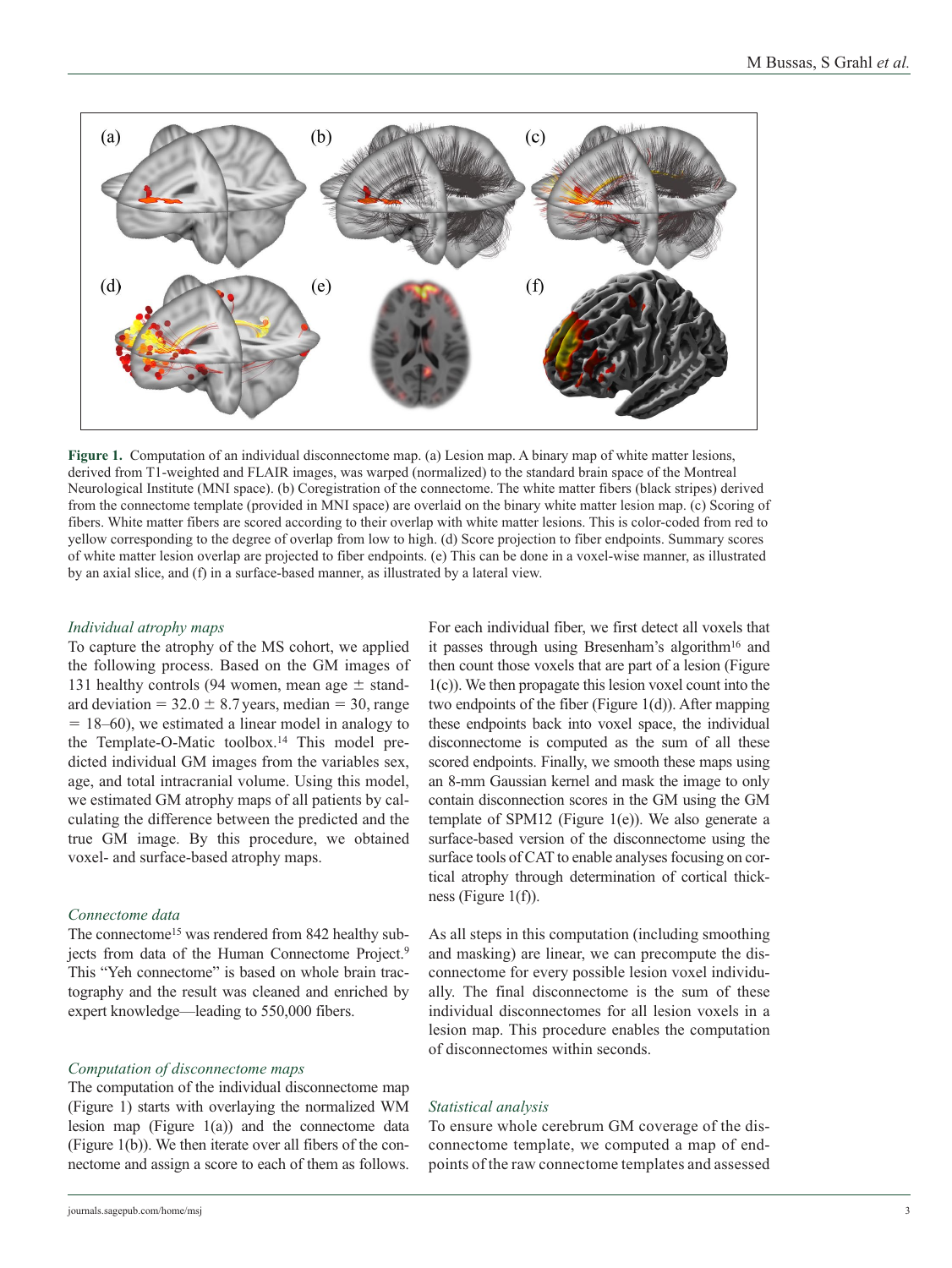|  |  | <b>Table 1.</b> Key characteristics of the cohort at the first time point. |  |  |  |  |  |  |
|--|--|----------------------------------------------------------------------------|--|--|--|--|--|--|
|--|--|----------------------------------------------------------------------------|--|--|--|--|--|--|

| N                                                                                                                                                                                            | 600                               |  |  |  |
|----------------------------------------------------------------------------------------------------------------------------------------------------------------------------------------------|-----------------------------------|--|--|--|
| Age in years                                                                                                                                                                                 | $34.5 \pm 9.9$ ; 33.0 [18.0–66.5] |  |  |  |
| Females (in $\%$ )                                                                                                                                                                           | 405 $(67.5\%)$                    |  |  |  |
| <b>EDSS</b>                                                                                                                                                                                  | $1.4 \pm 1.1$ ; 1.5 [0-6.5]       |  |  |  |
| Disease duration in years                                                                                                                                                                    | $1.5 \pm 3.6$ ; 0.3 [0-13.8]      |  |  |  |
| Time between scans in years                                                                                                                                                                  | $4.0 \pm 2.2$ ; 4.0 [0.5–8.8]     |  |  |  |
| Volume of white matter lesions (mL)                                                                                                                                                          | $4.8 \pm 8.0$ ; 2.1 [0-77]        |  |  |  |
| Volume of new white matter lesions (mL) between first and second time points                                                                                                                 | $2.7 \pm 4.6$ ; 1.1 [0-44]        |  |  |  |
| Disease-modifying therapies                                                                                                                                                                  |                                   |  |  |  |
| None                                                                                                                                                                                         | 419                               |  |  |  |
| Aza/DMF/FTY/Glat/INF/NTZ/Terifl                                                                                                                                                              | 1/10/8/28/105/28/1                |  |  |  |
| Aza: azathioprine; DMF: dimethyl fumarate; EDSS: Expanded Disability Status Scale; FTY: fingolimod; Glat: glatiramer acetate;<br>INF: interferon-β, NTZ: natalizumab; Terifl: teriflunomide. |                                   |  |  |  |

None indicates no disease-modifying therapy.

Values are given in mean value  $\pm$  standard deviation and in median [range].

whether they reach all GM areas. We also computed mean voxel- and surface-based atrophy maps to locate areas with the highest degree of potential disconnection through WM lesions. To study the relation between regional GM atrophy and potential GM disconnection cross-sectionally, disconnectome maps of the first time points were correlated with their respective atrophy maps by calculating Pearson's correlation coefficients in a voxel-wise manner. Likewise, we performed a vertex-wise correlation analysis between the surface-based disconnectome maps and the cortical atrophy maps. GM regions, identified by the voxel-wise analysis, were localized by the atlas of  $Hammers<sup>17,18</sup>$  as implemented in CAT12. For each region, maximum *r*-values were extracted. To demonstrate that our approach explains more variance of GM atrophy than a simple voxel-wise or surface-based correlation of GM atrophy with overall WM lesion volume, we repeated both analyses, each extended by the control variable of WM lesion volume. For the longitudinal analysis, scans of both time points of each patient were analyzed. WM lesion increase was calculated by subtracting WM lesion maps of time point 1 from their individual counterparts of time point 2; these maps of WM lesion increase were used to calculate maps of disconnection increase (as described above). Maps of GM atrophy increase were calculated by subtracting GM atrophy maps of time point 1 from their respective counterparts of time point 2. Maps of disconnection increase were correlated with their respective maps of atrophy increase. Again, we conducted this experiment voxel-wise and surface-based and computed an additional version correcting for the increase in WM lesion volume. All voxel- and surface-based

maps of *p*-values were False Discovery Rate (FDR) corrected and only FDR levels of less than 5% were considered significant.

#### **Results**

#### *Study participants*

From our database, we identified 614 patients with an established diagnosis of RRMS and at least two available standardized brain MRI. We excluded one patient as our image processing pipeline could not process these images. All images were visually inspected. After inspection of the raw images, seven patients were excluded because of MRI artifacts (three patients) or findings likely to interfere with image processing such as arachnoid cysts (four patients); after inspection of the processed images, another six patients were excluded because of poor processing results (insufficient lesion segmentation in three patients and unsatisfactory lesion filling in another three patients). Finally, the cohort available for analysis comprised 600 patients. Key characteristics of this cohort are summarized in Table 1.

# *Coverage of the cerebral GM by the connectome template and degree of GM atrophy*

The map indicating the number of fiber endings of the connectome template across the whole cerebrum demonstrated a widespread coverage of GM areas although with varying intensity (Figure  $2(a)$ ). To estimate the amount of MS-related atrophy across the cohort, we computed the average of the atrophy maps of the 600 patients in a voxel-wise and surface-based manner (Figure 2(b)). The voxel-wise average showed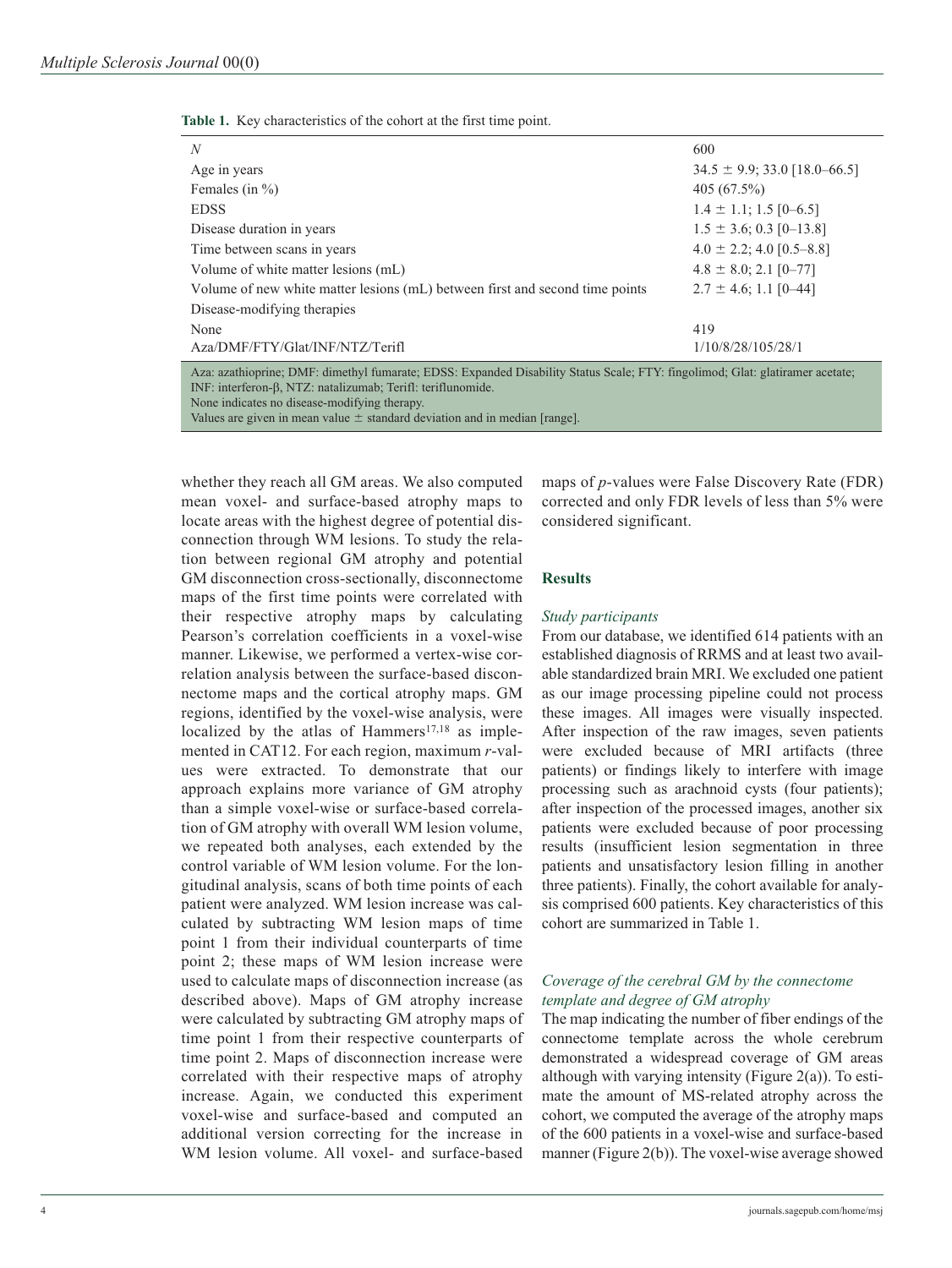

**Figure 2.** Descriptive statistics. (a) Whole brain coverage by the Yeh connectome. The number of fibers ending in each voxel is projected onto the standard brain and color-coded according to a logarithmic scale ranging from 1 to 54 as indicated by the bar on the right. (b) Average atrophy. The mean atrophy map of the cross-sectional cohort is projected onto the standard brain space of the Montreal Neurological Institute and color-coded according to the bars on the right (top, voxel-wise images in percent of gray matter loss; bottom, surface-based images in mm of cortical thickness decrease).

atrophy in all GM areas of at least 2.5%. Deep GM areas, most prominently the thalamus, showed the strongest atrophy of up to 10%. The surface-based results showed a relatively uniform cortical thinning of around 0.1 mm. This effect was most prominent in both medial temporal lobes, where the thinning increased to 0.3 mm.

# *Cross-sectional correlation of GM atrophy and disconnection*

We found a highly significant, strong, and widespread correlation of GM atrophy and disconnection (Figure 3(a) and Table 2). The voxel-wise analysis showed a strong positive correlation of GM atrophy and disconnection in deep GM and a widespread positive correlation in the cortex. Pearson's *r* in the thalami averaged around 0.65 (*p*-value  $\lt$  10<sup>-16</sup>), and in the putamen and caudate, the values were between 0.35 and 0.5 ( $p < 10^{-16}$ ); the correlation in the cortex peaked with values around 0.25 ( $p < 10^{-9}$ ). The surface-based analysis showed a relatively uniform positive correlation with Pearson's *r* between 0.2 and 0.4 ( $p < 10^{-9}$ ). After extension of the model by the control variable of WM lesion volume, the correlation of GM atrophy and disconnection remained significant in widespread areas of deep and cortical GM (Figure 3(b) and Table 2).

# *Longitudinal correlation analysis of GM atrophy and disconnection*

We also observed a strong correlation between the increases in disconnection with the increases in GM atrophy (Figure 3(c)). The voxel-wise analysis revealed a strong correlation in the deep GM with Pearson's *r*-values between 0.2 and 0.5 ( $p < 10^{-6}$ ) reaching maximum values in the thalamus. The surface-based analysis showed a widespread correlation of the cerebral cortex with Pearson's *r*-values up to 0.4 ( $p < 10^{-16}$ ). After extension of the model by the control variable of new WM lesion volume (Figure 3(d)), the correlation of GM atrophy and disconnection remained significant primarily in areas with the largest effect sizes in the model without correction for WM lesion volume increase (Figure 3(c)).

## **Discussion**

In this large cohort of patients with RRMS, we holistically show that cerebral GM atrophy is associated with WM lesions in connecting fibers. We regard damage within WM lesions, leading to subsequent degeneration along axonal projections, the most likely underlying mechanism.

We did not expect a simple "yes" or "no" answer to the question whether lesions in projecting WM fibers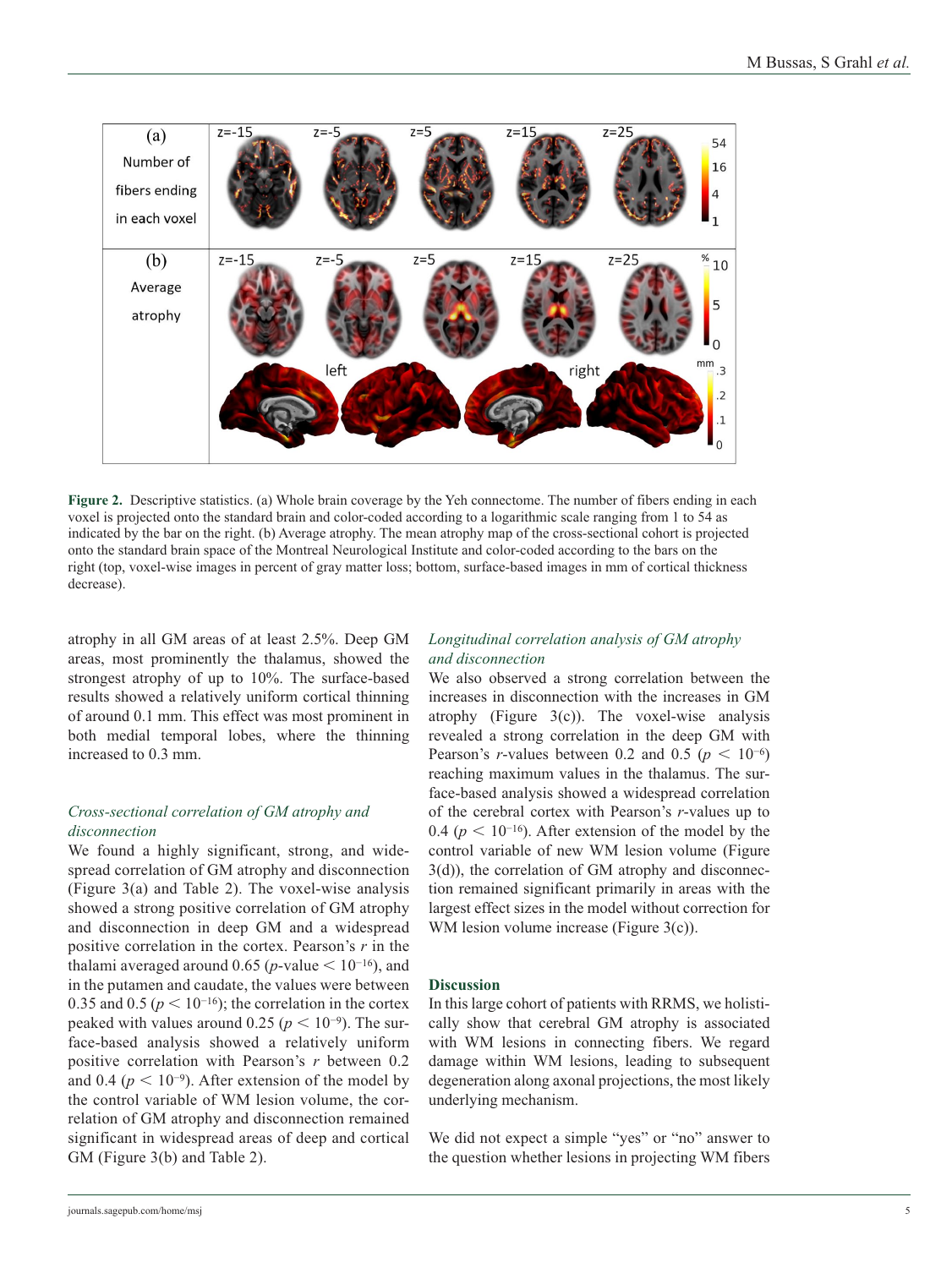

**Figure 3.** Correlation of disconnection with gray matter atrophy. (a) Cross-sectional correlations between disconnectome maps and gray matter atrophy maps. (b) Cross-sectional correlations extended by the control variable of white matter (WM) lesion volume. (c) Longitudinal correlations between maps of disconnection increase and maps of atrophy increase. (d) Longitudinal correlations between maps of disconnection increase and maps of atrophy increase extended by the control variable of the volume of new white matter (WM) lesions. (a)–(d) Each panel contains axial slices of the voxel-wise correlations (top) as well as medial and lateral views of the surface-based correlations (bottom). *Z*-coordinates of the standard brain space of the Montreal Neurological Institute are indicated for axial slices. The colors indicate the strength of the correlation according to the bars on the right (Pearson's *r*). Only voxels or vertices that were significant on a 5% false discovery rate level are colored.

contribute to regional GM atrophy. On one hand, we were aware of the many lines of evidence for direct MS-related tissue damage in GM.3 On the other hand,

there is also much evidence for remote consequences of WM lesions and changes in normal-appearing WM resulting in GM atrophy as measurable by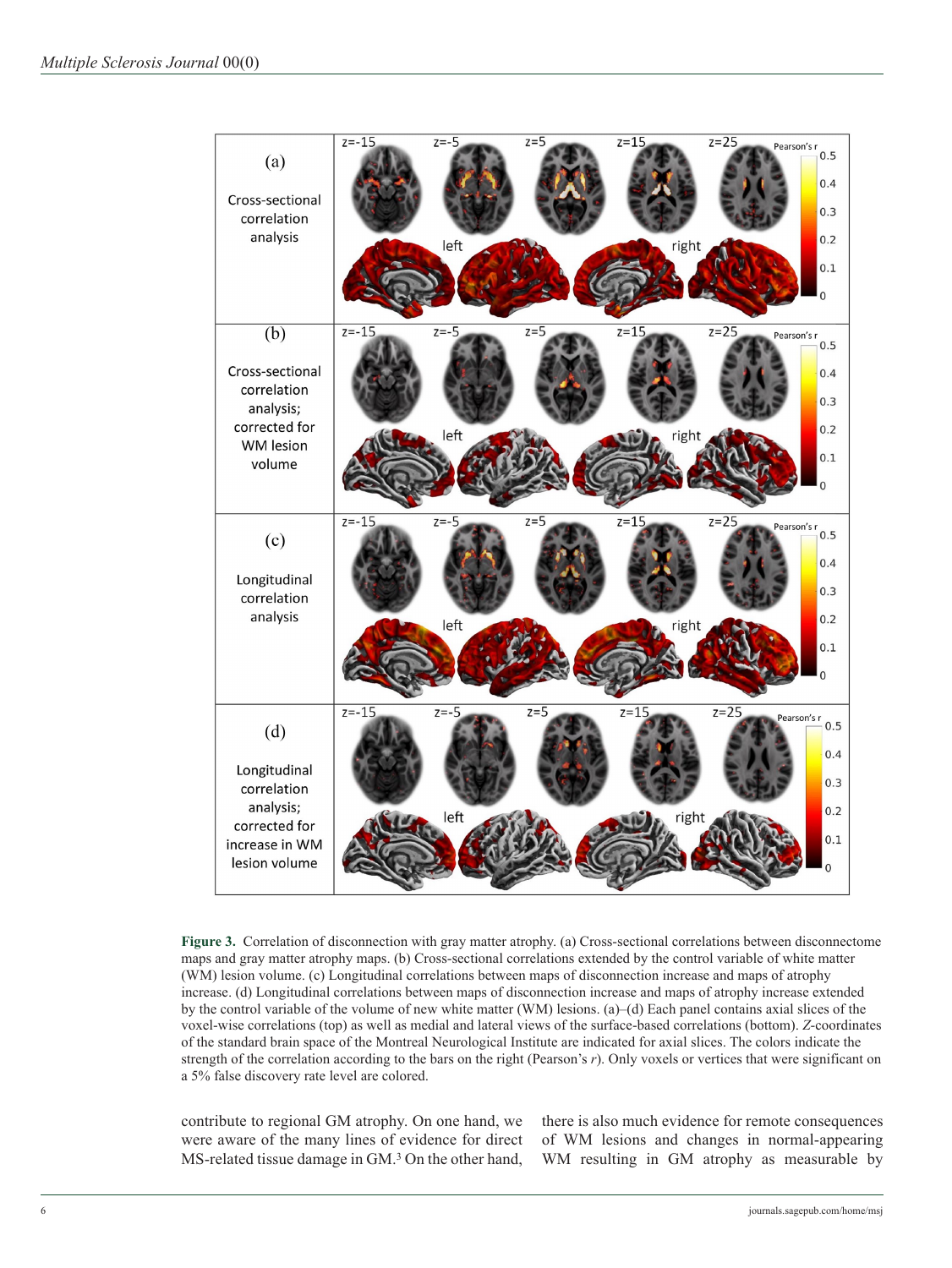| Region                           | $r$ -value | Region                 | $r$ -value | Region                            | $r$ -value |
|----------------------------------|------------|------------------------|------------|-----------------------------------|------------|
| Frontal                          |            | Deep GM/insula         |            | Temporal                          |            |
| Ant. Cinguli G.                  | 0.21/0.12  | Insula                 | 0.47/0.20  | Hippocampus                       | 0.36/0.15  |
| 0.25/0.20<br>Precentral G.       |            | Accumbens Nucleus      | $0.24$ /ns | Amygdala                          | 0.32/0.13  |
| 0.18/0.15<br>Superior Frontal G. |            | Caudate Nucleus        | 0.46/0.33  | Ambient and<br>Parahippocampus G. | 0.26/0.14  |
| Middle Frontal G.                | 0.34/0.30  | Putamen                | 0.52/0.25  | Ant. Medial Temp. Lobe            | 0.34/0.18  |
| Inf. Frontal G.                  | 0.22/0.16  | Pallidum               | 0.37/0.16  | Ant. Lateral Temp. Lobe           | 0.22/0.16  |
| G. Rectus                        | 0.19/0.13  | Thalamus               | 0.74/0.40  | Superior Temp. G.                 | 0.26/0.14  |
| Orbito-Frontal G.                | 0.22/0.16  | Parietal               |            | Inf. Middle Temp. G.              | 0.20/0.17  |
| Occipital                        |            | Posterior Cinguli G.   | 0.21/0.13  | Fusiform G.                       | 0.19/0.14  |
| Lateral Occipital Lobe           | 0.23/0.16  | Postcentral G.         | 0.21/0.17  | Posterior Temp. Lobe              | 0.51/0.18  |
| Lingual G.                       | 0.24/0.13  | Superior Par. G.       | 0.24/0.15  |                                   |            |
| Cuneus                           | 0.21/0.13  | Inf. Lateral Par. Lobe | 0.22/0.16  |                                   |            |

**Table 2.** Correlations of disconnectome maps with gray matter atrophy across cerebral regions.

Ant.: anterior; Inf..: inferior; ns: not significant; Par., parietal; Temp., temporal; G.: gyrus.

Regions were taken from the atlas by Hammers and colleagues.17,18 Maximum *r*-values of each region from voxel-wise analyses without/with correction for white matter lesion volume (corresponding to Figure 3(a) and (b)) are indicated. All maximum values went along with corrected *p*-values  $\leq 0.01$ . No striking left/right differences were observed and values from the left and right hemispheres merged.

structural MRI. Such a relation was demonstrated for thalamic regions,  $19-21$  deep GM,  $22$  the visual system,  $23$ the corticospinal tract,  $24.25$  and a selection of deep and cortical GM regions.26,27 Further approaches revealed a relation of WM abnormality with connected GM,28–30 and it could be shown that spatial patterns of GM atrophy are not random but occur in distinct spatial pattern; of note, these patterns were associated with WM lesion load, as modeled in this study, but only to a lesser extent with decreases in normal-appearing WM integrity.<sup>31</sup> Moreover, an association of overall disruption of WM tracts and clinical symptoms could be demonstrated in MS.<sup>32-34</sup> In consequence, we aimed to demonstrate one of the two categories of GM damage, namely, disconnection by WM lesions. More precisely, we aimed to demonstrate this mechanism of GM atrophy holistically (i.e. across the whole cerebrum) through more recently available knowledge on WM tract anatomy, to better understand the relation of GM atrophy and WM lesion load, as given as summary measures for the whole brain in clinical trials.

We made use of a template on WM tract anatomy.15 Of note, the first such template, we are aware of, was based on data from a comparatively small cohort of 169 subjects and still validated by comparison with the gold standard technique for the in vivo investigation of WM tracts in humans, diffusion tensor imaging.<sup>35</sup> The template used here is based on data from a large cohort of the Human Connectome Project.9 Besides careful and extensive visual analysis of disconnectome maps derived from patients with only few lesions in WM tracts with well-known projections in advance of the study, we derived a map with an overlay of all ends of fibers of the WM tract template to ensure full coverage of cerebral GM (Figure  $2(a)$ ). In addition, we estimated individual GM atrophy; this way we could approximate the variance of MS-related atrophy explainable by WM lesions in connecting fibers across our cohort. Our atrophy maps were an approximation, accounting for age, sex and total intracranial volume, but not fully specific for MS-related atrophy; instead, it also entails physiological variance which most likely decreases the degree of GM atrophy explainable by our model. Furthermore, we had to decide how to measure GM. Two main categories of processing techniques are available, namely, voxel-based and surface-based techniques. There is no common agreement on the superiority of one technique over the other. In MS, a good agreement between GM content derived from a voxelbased method and histologically determined neuronal density, neuronal size, and axonal density was demonstrated;36 likewise, a good agreement was found between cortical thickness derived from a surfacebased method and cortical thickness derived histologically.37 In addition, full coverage of deep GM is only provided by voxel-based methods. We therefore decided to use both a voxel-based method and a surface-based method. We chose a software package containing both methods. This software (SPM12/CAT12) is well-established for voxel-based morphometry and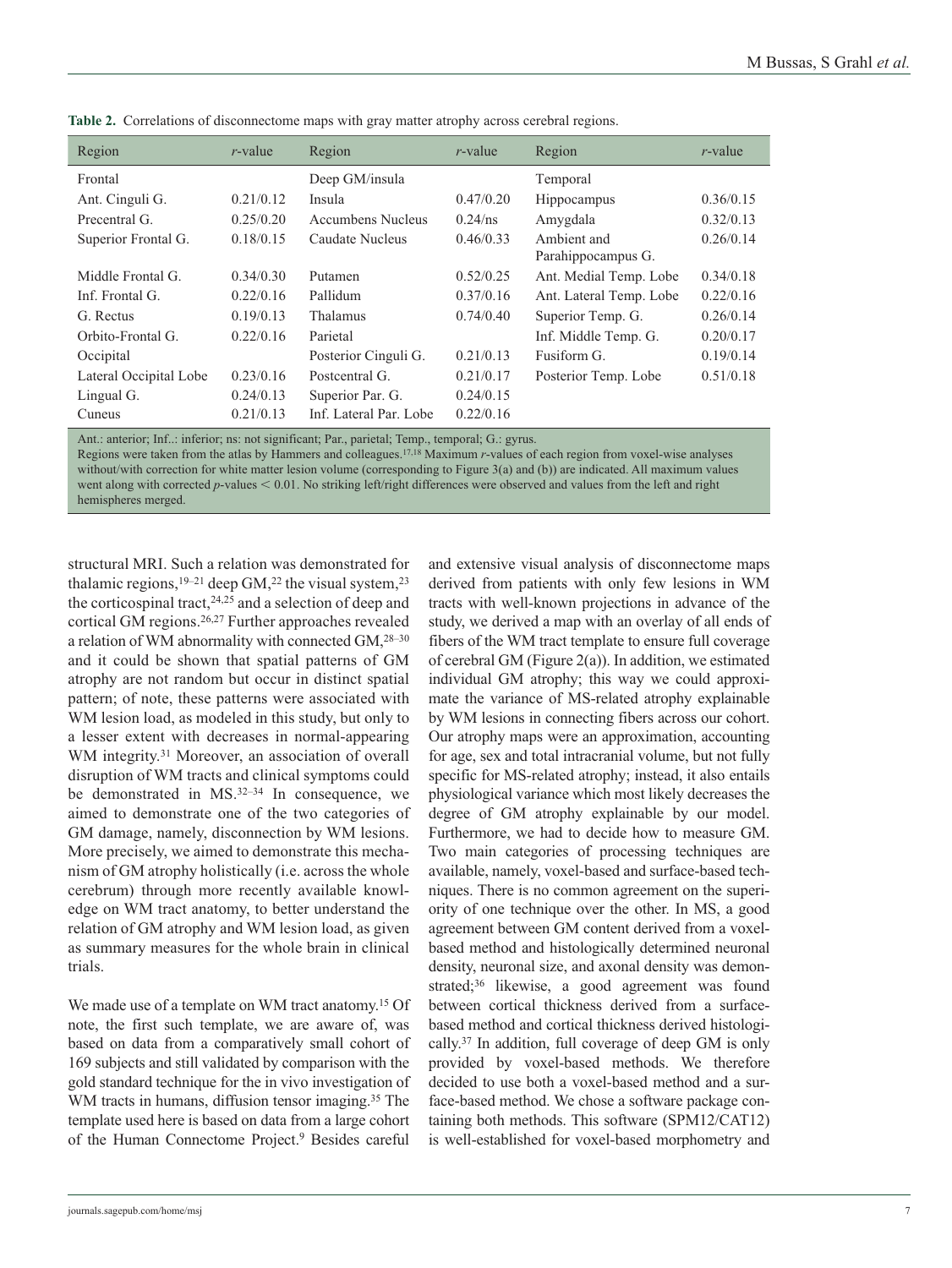evidence for a reliable determination of cortical thickness has been provided<sup>38</sup> also in MS.<sup>39</sup>

In our cross-sectional analyses, we found a strong and highly significant association of regional GM atrophy with WM lesions in connecting fibers. Of note, this relation remained significant in widespread areas of cerebral GM after extending the statistical model by the control variable of WM lesion volume. Hence, our technique seems to be able to explain GM atrophy better than the standard parameter of overall WM lesion volume. Furthermore, the pattern of correlation strengths across cerebral GM (anterior > posterior regions) resembled that of observed atrophy (Figures 3(b) and 2(b)). This might indicate that smaller observed correlations result from reduced statistical power due to less explainable variance rather than a weaker mechanism of disconnection. By longitudinal analyses, we tested whether the formation of WM lesions is in close temporal association with the increase in GM atrophy in connecting regions. Compatible with our hypothesis, we observed a striking correlation of both measures. Of note, these correlations differed between GM regions being more pronounced in deep GM than in cortical GM. After extension of this model by the control variable of the volume of new WM lesions, the spatial extent of areas with a significant correlation of GM atrophy and disconnection decreased. We assume that this may result from a loss of statistical power, since significance remained primarily in areas with the largest effect sizes in the longitudinal model without correction for WM lesion volume.

We acknowledge limitations of this study. Our cohort consisted of patients with RRMS so that we can neither conclude on the later phase of secondary progressive MS nor on primary progressive MS. The applied WM fiber template and hence our analyses did neither cover the infratentorial compartment nor the spinal cord. That is why we refer to cerebrum instead of brain. We did not model possible higher order systemic effects.40 With conventional MRI sequences, we could neither directly measure the degree of axonal transection within a given WM lesion volume nor identify the exact course of individual WM tracts. Although individual images were normalized, the use of a single WM fiber template may be a relatively rough approximation. GM regions of potential disconnection were inferred from fiber ends of the template which may have led to imperfect coregistration. Furthermore, our approach treats all WM lesions the same way (given that they were recognized as hyperintense on our FLAIR sequence). Lesion voxels along the same tract are seen as additional disconnection. This is more intuitive for demyelination, where the

effect may be additive, than for axonal transection. The smoothing kernel of 8 mm is well-established in the field of structural neuroimaging but may not have been optimal for our analyses. Lesion segmentation was performed by LST which tends to miss few, mostly small, lesions particularly near the cortex. In consequence, our method is based on approximations most likely resulting in a decrease of explainable variance. Yet, compared to effect sizes typically reported in the field of neuroimaging, explained variance was high, particularly for deep GM atrophy with almost 50%. Still, up to 50% of variance is left unexplained so that it remains a matter of perspective to pronounce one or the other aspect.<sup>27</sup>

We conclude that, in RRMS, GM atrophy is associated with WM lesions in connecting fibers, although the strength of the relationship varied substantially from region to region. Caution is warranted when interpreting group differences in GM atrophy, including those reported in clinical trials, exclusively as differences in early neurodegeneration independent of WM lesion formation.

## **Declaration of Conflicting Interests**

The author(s) declared no potential conflicts of interest with respect to the research, authorship, and/or publication of this article.

# **Funding**

The author(s) disclosed receipt of the following financial support for the research, authorship, and/or publication of this article: This work was funded the German Research Foundation (DFG SPP2177, Radiomics: Next Generation of Biomedical Imaging, project number 428223038), National Institutes of Health (grant 1R01NS112161-01) and the Macroscale Hub of Munich Cluster for Systems Neurology (SyNergy).

# **ORCID iDs**

| Till Andlauer $\Box$ https://orcid.org/0000-0002-2917-  |
|---------------------------------------------------------|
| 5889                                                    |
| Jan S Kirschke D https://orcid.org/0000-0002-7557       |
| $-0003$                                                 |
| Benedikt Wiestler <b>D</b> https://orcid.org/0000-0002- |
| 2963-7772                                               |
| Bernhard Hemmer <b>D</b> https://orcid.org/0000-0001-   |
| 5985-6784                                               |
|                                                         |

## **References**

1. Thompson AJ, Banwell BL, Barkhof F, et al. Diagnosis of multiple sclerosis: 2017 revisions of the McDonald criteria. *Lancet Neurol* 2018; 17: 162–173.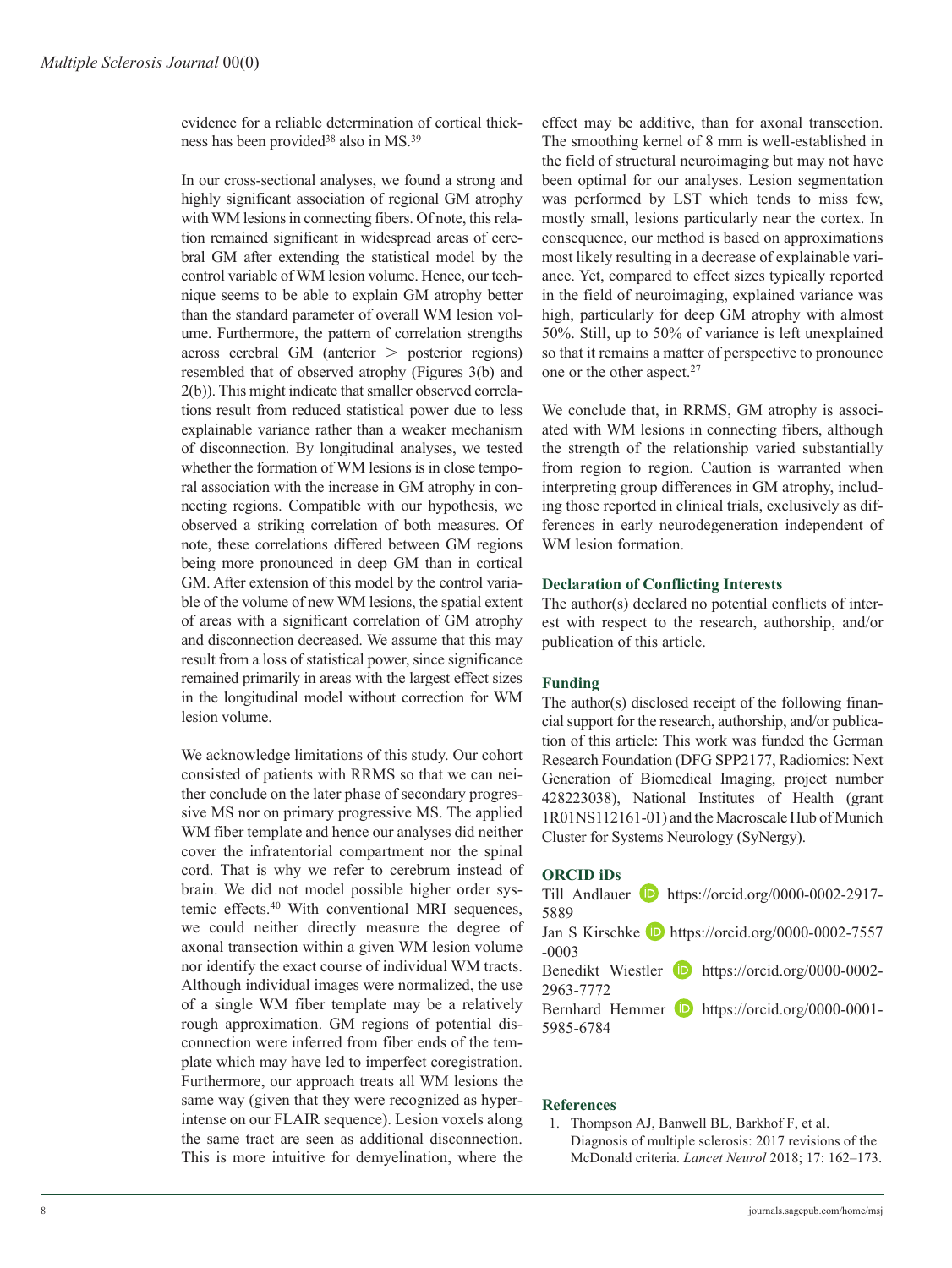- 2. Thompson AJ, Baranzini SE, Geurts J, et al. Multiple sclerosis. *Lancet* 2018; 391: 1622–1636.
- 3. Geurts JJ and Barkhof F. Grey matter pathology in multiple sclerosis. *Lancet Neurol* 2008; 7: 841–851.
- 4. Reich DS, Lucchinetti CF and Calabresi PA. Multiple sclerosis. *N Engl J Med* 2018; 378: 169–180.
- 5. Charil A, Dagher A, Lerch JP, et al. Focal cortical atrophy in multiple sclerosis: Relation to lesion load and disability. *NeuroImage* 2007; 34: 509–517.
- 6. Sormani MP, Arnold DL and De Stefano N. Treatment effect on brain atrophy correlates with treatment effect on disability in multiple sclerosis. *Ann Neurol* 2014; 75: 43–49.
- 7. Trapp BD, Peterson J, Ransohoff RM, et al. Axonal transection in the lesions of multiple sclerosis. *N Engl J Med* 1998; 338: 278–285.
- 8. Finger S, Koehler PJ and Jagella C. The Monakow concept of diaschisis: Origins and perspectives. *Arch Neurol* 2004; 61(2): 283–288.
- 9. Van Essen DC, Ugurbil K, Auerbach E, et al. The Human Connectome Project: A data acquisition perspective. *NeuroImage* 2012; 62: 2222–2231.
- 10. Fox MD. Mapping symptoms to brain networks with the human connectome. *N Engl J Med* 2018; 379: 2237–2245.
- 11. Manjon JV, Coupe P, Marti-Bonmati L, et al. Adaptive non-local means denoising of MR images with spatially varying noise levels. *J Magn Reson Imaging* 2010; 31(1): 192–203.
- 12. Schmidt P, Gaser C, Arsic M, et al. An automated tool for detection of FLAIR-hyperintense whitematter lesions in Multiple Sclerosis. *Neuroimage* 2012; 59: 3774–3783.
- 13. Dahnke R, Yotter RA and Gaser C. Cortical thickness and central surface estimation. *NeuroImage* 2013; 65: 336–348.
- 14. Wilke M, Holland SK, Altaye M, et al. Template-O-Matic: A toolbox for creating customized pediatric templates. *NeuroImage* 2008; 41: 903–913.
- 15. Yeh FC, Panesar S, Fernandes D, et al. Populationaveraged atlas of the macroscale human structural connectome and its network topology. *NeuroImage* 2018; 178: 57–68.
- 16. Bresenham JE. Algorithm for computer control of a digital plotter. *IBM Syst J* 1965; 4: 25–30.
- 17. Gousias IS, Rueckert D, Heckemann RA, et al. Automatic segmentation of brain MRIs of 2-year-olds into 83 regions of interest. *NeuroImage* 2008; 40: 672–684.
- 18. Hammers A, Allom R, Koepp MJ, et al. Threedimensional maximum probability atlas of the human

brain, with particular reference to the temporal lobe. *Hum Brain Mapp* 2003; 19(4): 224–247.

- 19. Mahajan KR, Nakamura K, Cohen JA, et al. Intrinsic and extrinsic mechanisms of thalamic pathology in multiple sclerosis. *Ann Neurol* 2020; 88(1): 81–92.
- 20. Henry RG, Shieh M, Amirbekian B, et al. Connecting white matter injury and thalamic atrophy in clinically isolated syndromes. *J Neurologic Sci* 2009; 282: 61–66.
- 21. Kolasinski J, Stagg CJ, Chance SA, et al. A combined post-mortem magnetic resonance imaging and quantitative histological study of multiple sclerosis pathology. *Brain* 2012; 135(Pt 10): 2938–2951.
- 22. Fuchs TA, Carolus K, Benedict RHB, et al. Impact of focal white matter damage on localized subcortical gray matter atrophy in multiple sclerosis: A 5-year study. *AJNR Am J Neuroradiol* 2018; 39(8): 1480– 1486.
- 23. Gabilondo I, Martinez-Lapiscina EH, Martinez-Heras E, et al. Trans-synaptic axonal degeneration in the visual pathway in multiple sclerosis. *Ann Neurol* 2014; 75: 98–107.
- 24. Bodini B, Khaleeli Z, Cercignani M, et al. Exploring the relationship between white matter and gray matter damage in early primary progressive multiple sclerosis: An in vivo study with TBSS and VBM. *Hum Brain Mapp* 2009; 30(9): 2852–2861.
- 25. Bodini B, Chard D, Altmann DR, et al. White and gray matter damage in primary progressive MS: The chicken or the egg? *Neurology* 2016; 86: 170–176.
- 26. Steenwijk MD, Daams M, Pouwels PJ, et al. Unraveling the relationship between regional gray matter atrophy and pathology in connected white matter tracts in long-standing multiple sclerosis. *Hum Brain Mapp* 2015; 36(5): 1796–1807.
- 27. Zhang J, Giorgio A, Vinciguerra C, et al. Gray matter atrophy cannot be fully explained by white matter damage in patients with MS. *Mult Scler* 2021; 27(1): 39–51.
- 28. Bergsland N, Lagana MM, Tavazzi E, et al. Corticospinal tract integrity is related to primary motor cortex thinning in relapsing-remitting multiple sclerosis. *Mult Scler* 2015; 21(14): 1771–1780.
- 29. Kuceyeski AF, Vargas W, Dayan M, et al. Modeling the relationship among gray matter atrophy, abnormalities in connecting white matter, and cognitive performance in early multiple sclerosis. *AJNR Am J Neuroradiol* 2015; 36(4): 702–709.
- 30. Kiljan S, Preziosa P, Jonkman LE, et al. Cortical axonal loss is associated with both gray matter demyelination and white matter tract pathology in progressive multiple sclerosis: Evidence from a